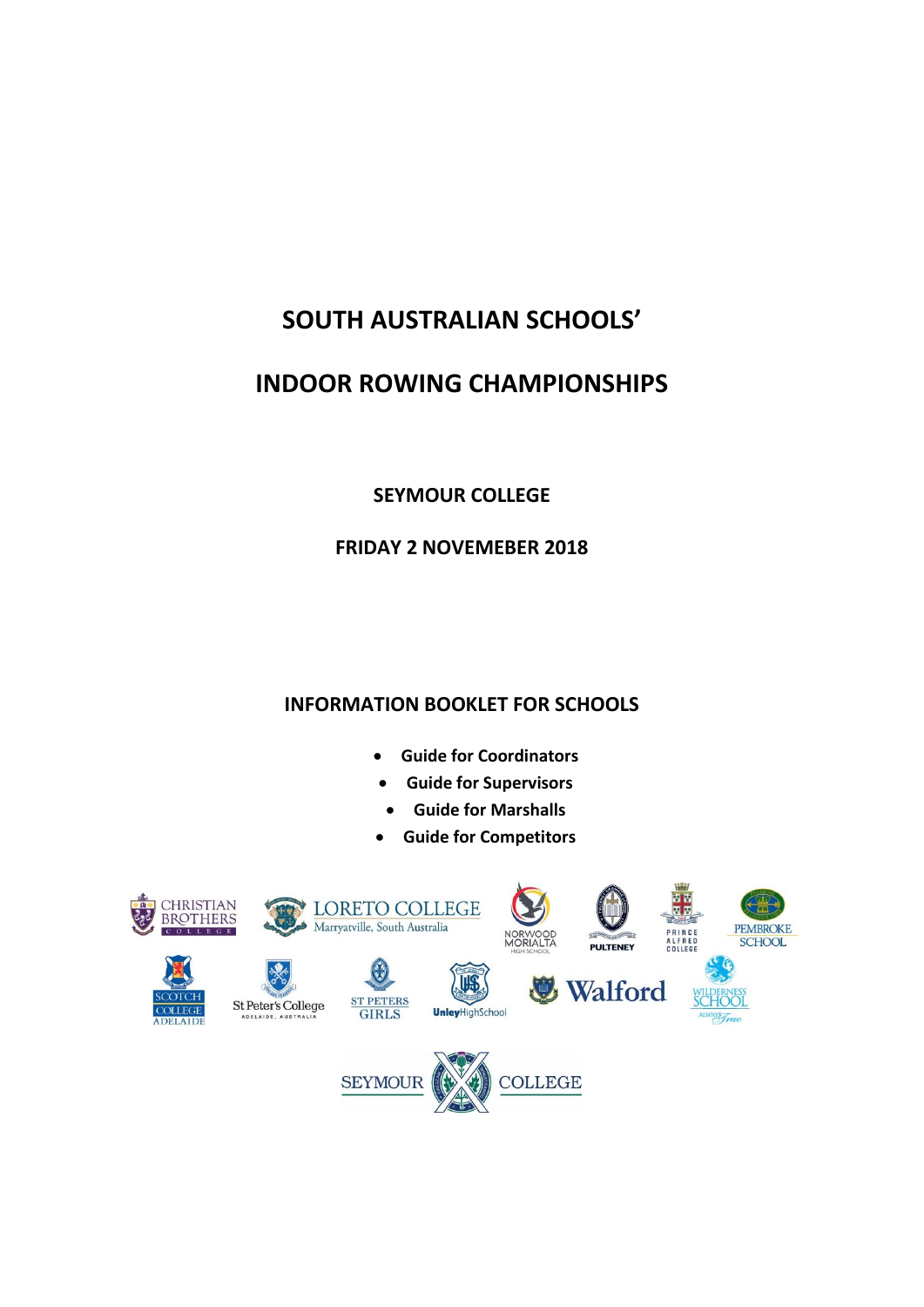#### **GUIDE FOR SCHOOL ROWING COORDINATORS/DIRECTORS**

The full program including names will be emailed to the Directors/ Rowing Coordinators a week prior to the event for distribution to each school. If there are privacy issues with publishing any student's names, please advise Jon Trovas, Director of Rowing Seymour College prior to the event information being distributed.

- Please use Gilles Road for buses to drop off and pick up students. Space is tight in the school drive and larger buses would not be able to turn around. There is typically a lot of school traffic after until about 4pm.
- Spectators and parents can park in surrounding streets or inside the school grounds in the designated parking areas. Please note there is no reserved parking, it is first come first served.
- Please enter the Seymour Sports Centre through the front doors facing the drive.
- Ergos will be provided for warm-up by Seymour College and Wilderness, please respect the ergo equipment. Each school will be allocated a warm-up any damage resulting from misuse will be charged back to the school, and students may be asked to leave the warm-up area for the rest of the event.
- Prince Alfred College and Saint Peter's College are providing the ergos for competition on stage. Please respect the ergo equipment.
- The warm-up area should only be used by competitors, spectators will be asked to remain in the main gymnasium.
- Schools are encouraged to have a designated coach to remain supervising there athletes in the warm-up area at all times.
- Schools are to provide one marshal at all times during the race schedule. If a school is sharing an ergo, the marshal responsibility can be shared between schools. Marshals can change throughout the night. Please ensure anyone who will marshal is available for a short safety briefing at 4:10pm in the first aid area.
- Student change rooms and bathrooms are available in the main spectator area. There are additional bathrooms next to the food servery area. Please ensure it is clearly communicated to your school community that the student bathrooms are intended for student use.
- Seating is allocated for schools, this is primarily intended to be for storage of bags and personal items. It is expected schools will use the standing areas to cheer.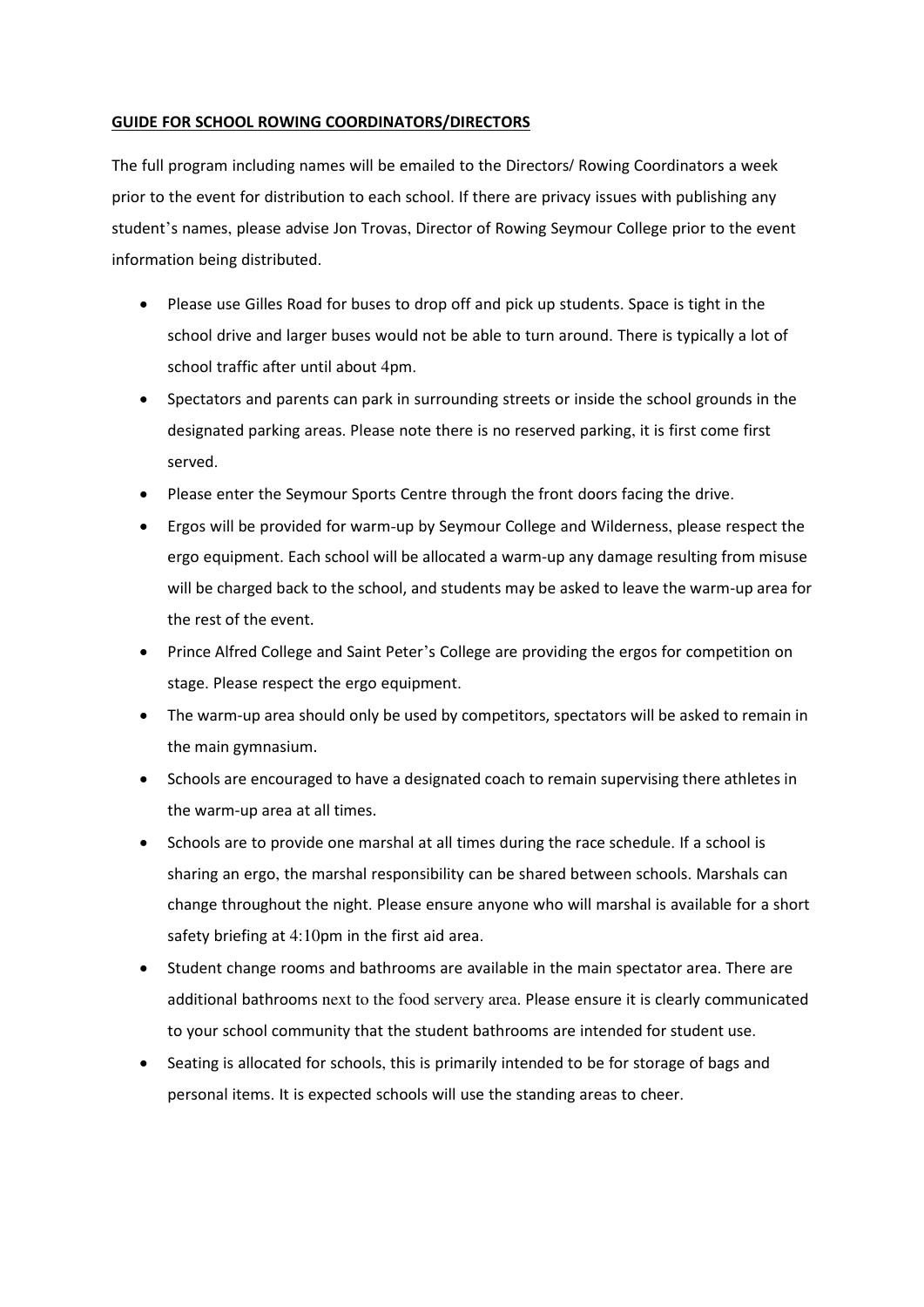- Seymour College is donating the use of the facility and hire of staging. Please ensure that each school's allocated area is cleaned prior to departure and rubbish is placed in the bins provided. Any school whose allocated area is left unattended to will be responsible for the cleaning charges if required.
- Basic First Aid supplies will be available, please note that each school is expected to bring their own kits as per their school requirements.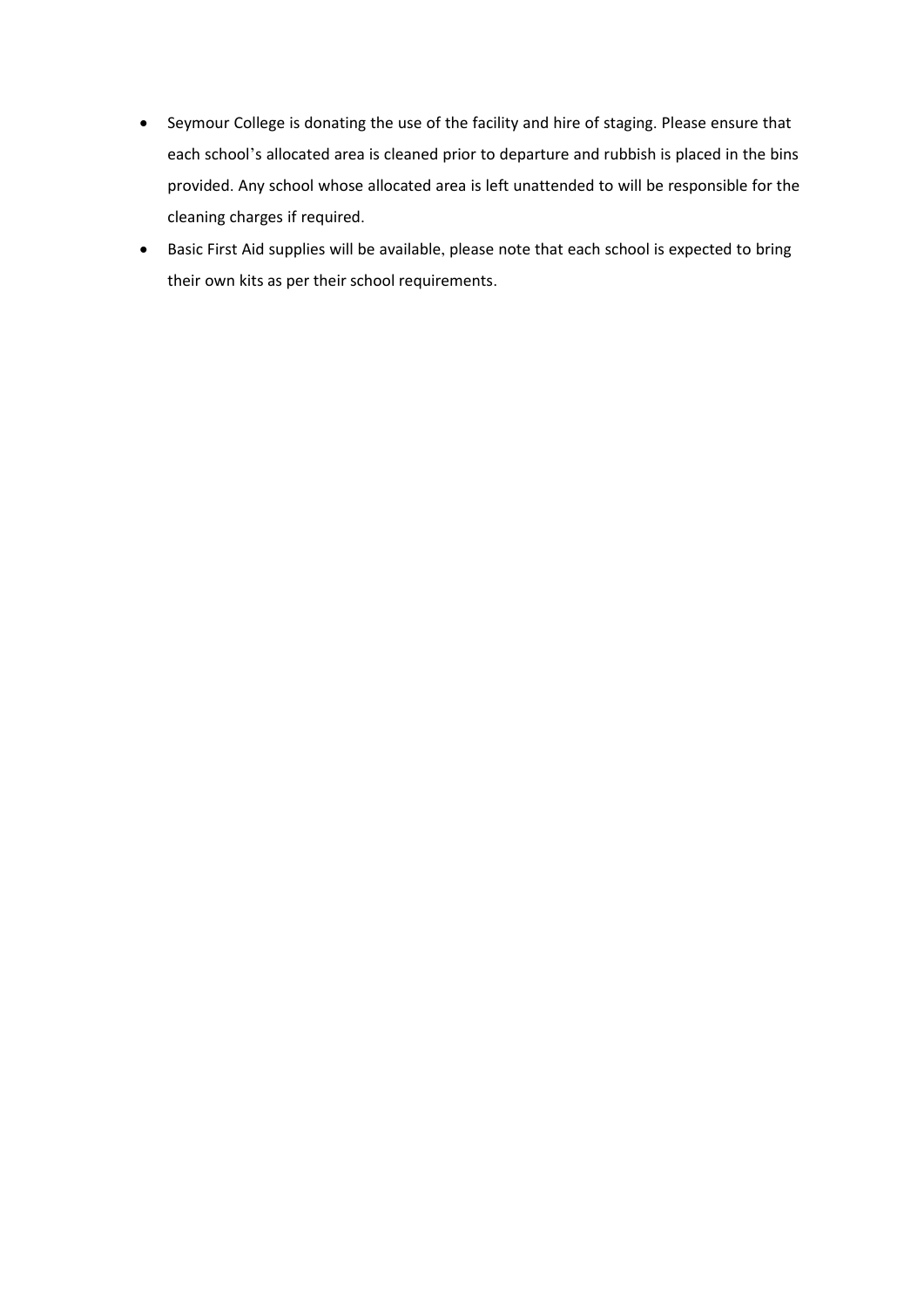#### **GUIDE FOR SCHOOL SUPERVISORS**

Thank you for assisting in the running of our inaugural SA School's Indoor Rowing Championships. The event will be held at Seymour College in the Sports Centre on Friday 2 November. Set-up will be happening throughout the day and any assistance schools can provide will be appreciated.

The main focus is to ensure that acceptable behaviour as outlined is being followed by your schools.

- 1. Please ensure that the facility is treated respectfully and all rubbish is removed from your areas at the conclusion of the event.
- 2. Please do not allow large, messy food items into the venue. Small snacks/lollies and drinks are allowed.
- 3. Please ensure that your area is left clean to avoid additional cleaning charges.
- 4. Please ensure students do not stand on seats.
- 5. The area in front of the stage allocated for cheering will need to be supervised. Please remove any of your students who are behaving inappropriately. We want to encourage schools to actively support and cheer their school competitors.
- 6. The event is planned to start at 5:00pm. There will be a brief welcoming address followed by the year 8 individual events. The final events are the all age relays, followed by some short formalities.

Thank you again for helping to run this exciting new event.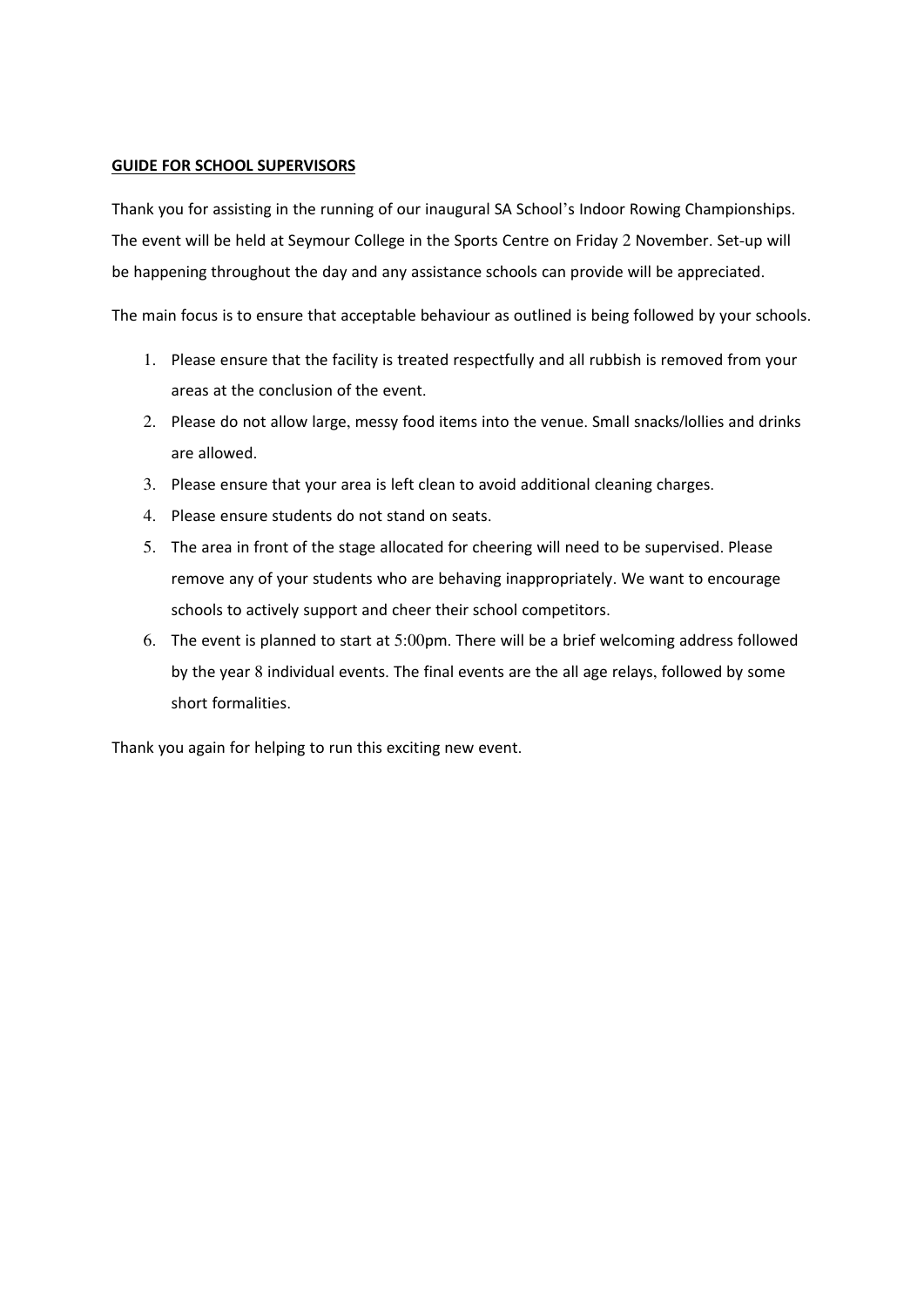#### **MARSHAL RESPONSIBILITY**

The main duties of the marshals are to ensure:

- The safety and wellbeing of the competitors.
	- $\circ$  If any competitors require assistance, please notify the race officials who will notify first aid. The first aid area will be in the Sports Centre Office (marked on the map behind the stage)
- Racing rules are being adhered to create a fair event.
	- $\circ$  Specifically, that change over distances are being adhered to in the relay events and each competitor only rows once.

#### MARSHAL NOTES

- Each school will provide one marshal per ergo at all times during racing. Marshal are allowed to be changed during the event. Marshals are allowed to be shared between schools sharing an ergo.
- The marshal needs to be a responsible coach or staff member who satisfies the child protection clearance checks. It is the responsibility of each school to ensure they provide an appropriate marshal.
- Each marshal will be provided with an identifying high-visibility vest to wear.
- Chairs will be provided for each marshal to sit in between races and prior to races commencing. Before the race, marshals are to stand behind their assigned ergo.
- Marshals are not allowed to provide advice to competitors. If an ergo is moving a lot during the racing or change over, the marshal is allowed to place a foot on the rear of the ergo to steady to machine.
- The marshal should ensure that competitors are entering and exiting the competition area correctly before and after the events.
- Each Marshal will supervise the ergo to the left of their school. If a marshal is on the end, that marshal is to relocate to the first ergo on the opposite end.

#### **COMPETITOR INFORMATION**